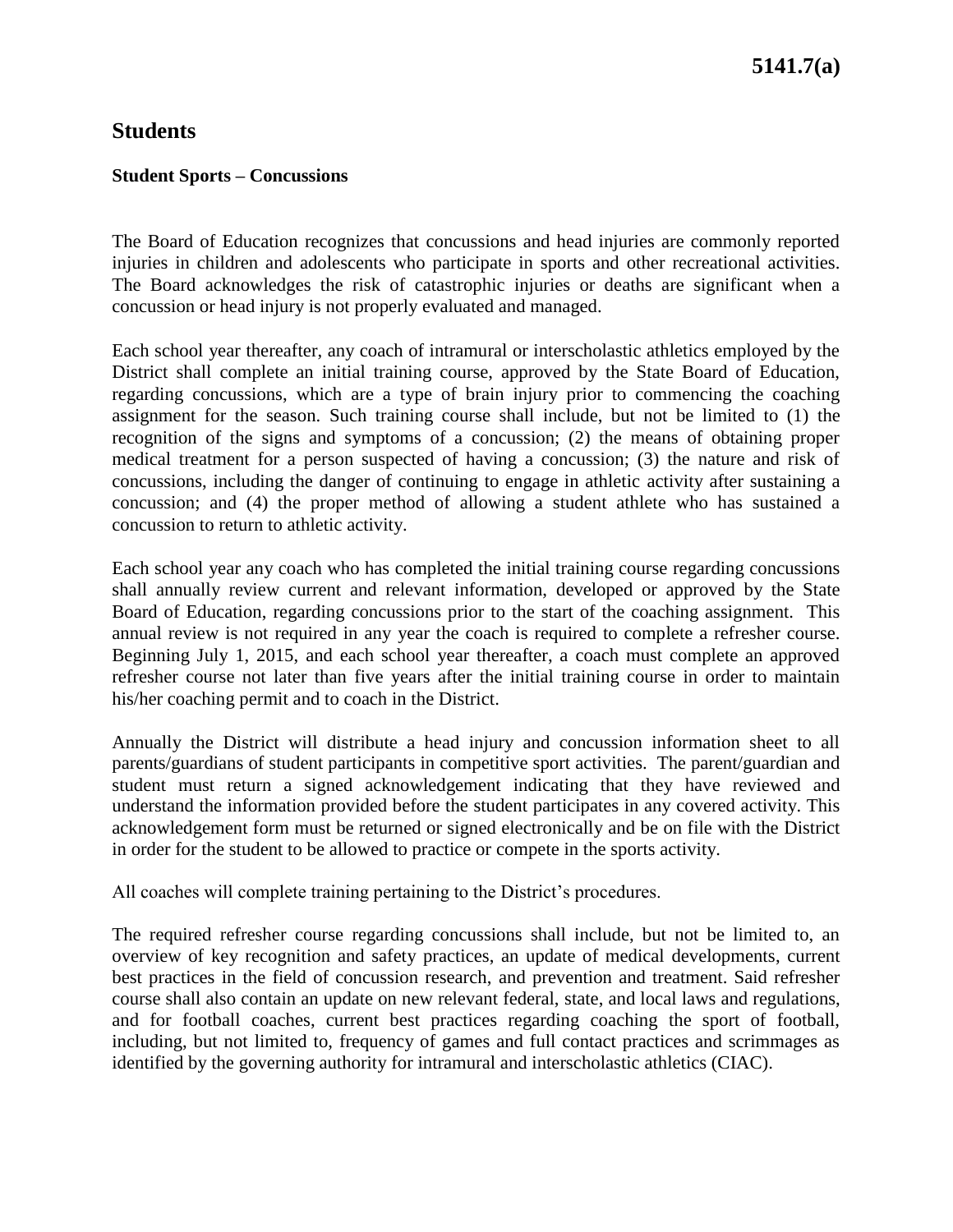## **Students**

#### **Student Sports – Concussions** (continued)

The District, shall implement the "*Concussion Education Plan and Guidelines for Connecticut Schools,*" developed by the State Board of Education per the stipulations of P.A. 14-66. Written materials, online training or videos, or in person training shall address, at a minimum, the recognition of signs or symptoms of concussion, means of obtaining proper medical treatment for a person suspected of sustaining a concussion, the nature and risks of concussions, including the danger of continuing to engage in athletic activity after sustaining a concussion, proper procedures for return to athletic activity and current best practices in the prevention and treatment of a concussion.

The Board recognizes that commencing July 1, 2015, the CIAC prohibits student athletes from participation in any intramural or interscholastic activity unless the student athlete and his/her parent/guardian completes the concussion education plan of the State Board of Education and its contributing organizations to such plan. Prior to participating in any intramural or interscholastic athletic activity students must (1) read written materials, (2) view online training videos, or (3) attend in-person training regarding the District's concussion education plan provided by the Board of Education.

Prior to participating in any intramural or interscholastic athletic activity for the school year beginning July 1, 2015 and thereafter, a parent/guardian of each student athlete must (1) read written materials, (2) view online training videos, or (3) attend in-person training regarding the District's concussion education plan. SPS will use the preseason meetings to educate parents/guardians/athletes on the concussion protocol.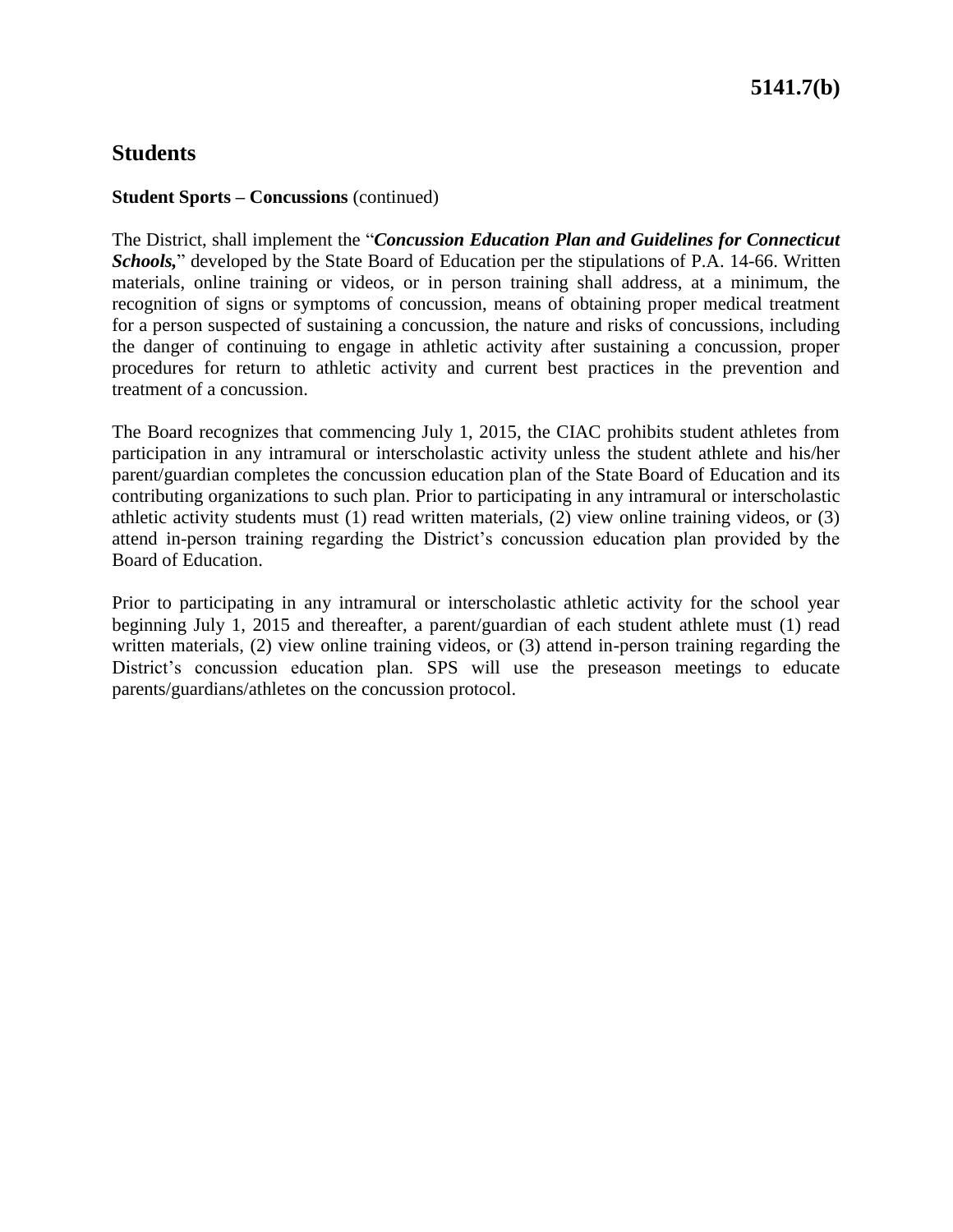# **5141.7(c)**

### **Students**

#### **Student Sports – Concussions** (continued)

Further, in compliance with applicable state statutes, the coach of any intramural or interscholastic athletics shall immediately remove any student athlete participating in intramural or interscholastic athletics who (1) is observed to exhibit signs, symptoms or behaviors consistent with a concussion following an observed or suspected blow to the head or body during a practice, game or competition, (2) is diagnosed with a concussion, or (3) is otherwise suspected of having sustained a concussion because such student athlete is observed to exhibit signs, symptoms or behaviors consistent with a concussion regardless of when such concussion or head injury may have occurred. Upon such removal, the coach or other qualified school employee defined in Connecticut General Statutes 10-212a, shall notify the student athlete's parent/guardian that the student athlete has exhibited such signs, symptoms, or behaviors consistent with a concussion or has been diagnosed with a concussion. Such notification shall be provided not later than twenty-four hours after such removal. However, a reasonable effort shall be made to provide such notification immediately after such removal.

The coach shall not permit such student athlete to participate in any supervised athletic activities involving physical exertion, including, but not limited to, practices, games or competitions, until such student athlete receives written clearance to participate in such supervised athletic activities involving physical exertion from a licensed health care professional**\*** trained in the evaluation and management of concussions.

Following medical clearance, the coach shall not permit such student athlete to participate in any full, unrestricted supervised athletic activities without limitations on contact or physical exertion, including, but not limited to, practices, games or competitions and such student athlete (1) no longer exhibits signs, symptoms or behaviors consistent with a concussion at rest or with exertion, and (2) receives written clearance to participate in such full, unrestricted supervised athletic activities from a licensed health care professional trained in the evaluation and management of concussions.

\*"licensed health care professional" means a physician licensed pursuant to Chapter 370 of the General Statutes, a physician assistant licensed pursuant to Chapter 370 of the General Statutes, an advanced practice registered nurse licensed pursuant to Chapter 378 of the General Statutes or an athletic trainer licensed pursuant to Chapter 375a of the General Statutes.